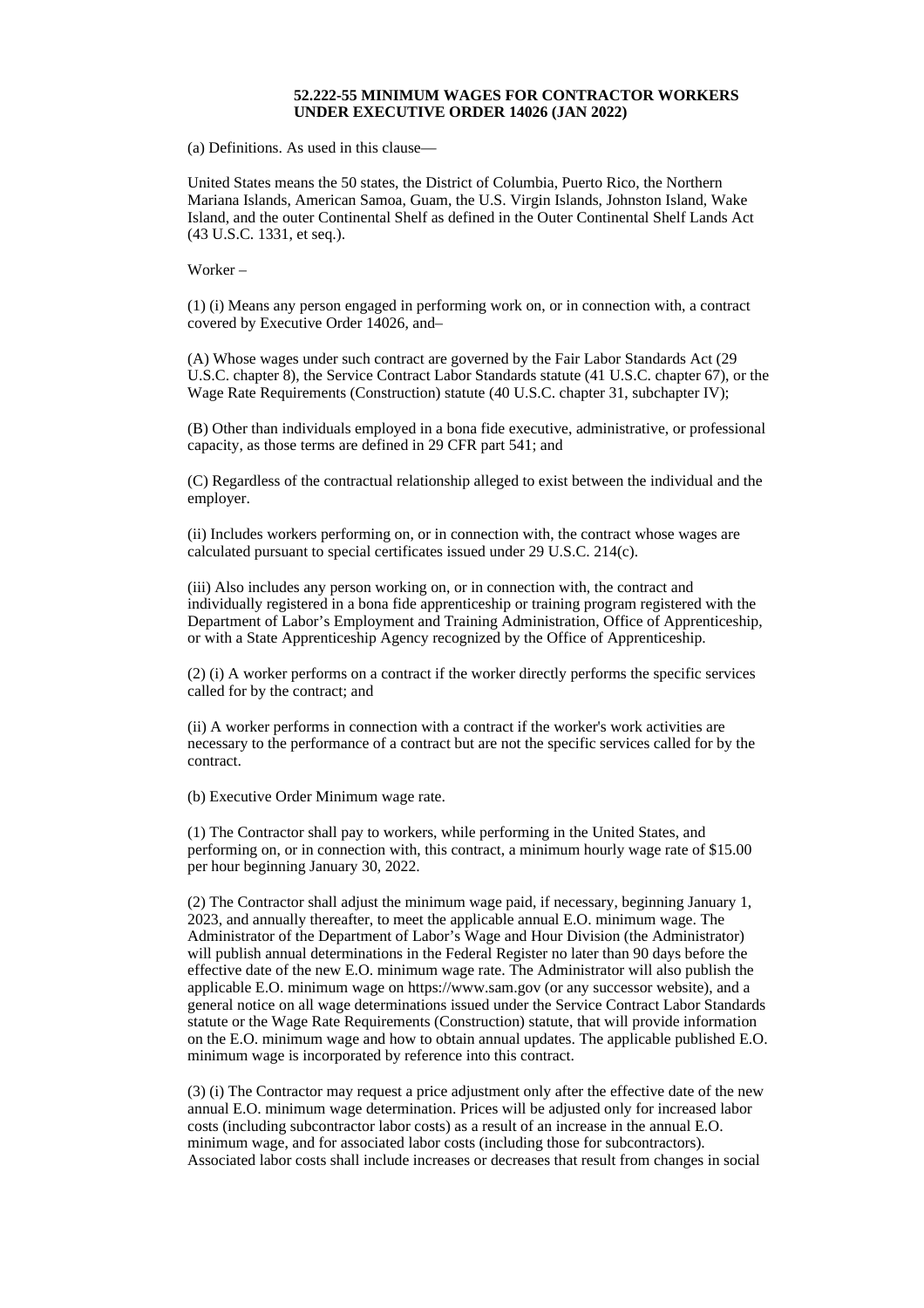security and unemployment taxes and workers' compensation insurance, but will not otherwise include any amount for general and administrative costs, overhead, or profit.

(ii) Subcontractors may be entitled to adjustments due to the new minimum wage, pursuant to paragraph (b)(2). Contractors shall consider any subcontractor requests for such price adjustment.

(iii) The Contracting Officer will not adjust the contract price under this clause for any costs other than those identified in paragraph  $(b)(3)(i)$  of this clause, and will not provide duplicate price adjustments with any price adjustment under clauses implementing the Service Contract Labor Standards statute or the Wage Rate Requirements (Construction) statute.

(4) The Contractor warrants that the prices in this contract do not include allowance for any contingency to cover increased costs for which adjustment is provided under this clause.

(5) A pay period under this clause may not be longer than semi-monthly, but may be shorter to comply with any applicable law or other requirement under this contract establishing a shorter pay period. Workers shall be paid no later than one pay period following the end of the regular pay period in which such wages were earned or accrued.

(6) The Contractor shall pay, unconditionally to each worker, all wages due free and clear without subsequent rebate or kickback. The Contractor may make deductions that reduce a worker's wages below the E.O. minimum wage rate only if done in accordance with 29 CFR 23.230, Deductions.

(7) The Contractor shall not discharge any part of its minimum wage obligation under this clause by furnishing fringe benefits or, with respect to workers whose wages are governed by the Service Contract Labor Standards statute, the cash equivalent thereof.

(8) Nothing in this clause shall excuse the Contractor from compliance with any applicable Federal or State prevailing wage law or any applicable law or municipal ordinance or any applicable contract establishing a minimum wage higher than the E.O. 14026 minimum wage. However, wage increases under such other laws or municipal ordinances are not subject to price adjustment under this subpart.

(9) The Contractor shall pay the E.O. minimum wage rate whenever it is higher than any applicable collective bargaining agreement(s) wage rate.

(10) The Contractor shall follow the policies and procedures in 29 CFR 23.240(b) and 23.280 for treatment of workers engaged in an occupation in which they customarily and regularly receive more than \$30 a month in tips.

 $(c)$ 

(1) This clause applies to workers as defined in paragraph (a). As provided in that definition–

(i) Workers are covered regardless of the contractual relationship alleged to exist between the contractor or subcontractor and the worker;

(ii) Workers with disabilities whose wages are calculated pursuant to special certificates issued under 29 U.S.C. 214(c) are covered; and

(iii) Workers who are registered in a bona fide apprenticeship program or training program registered with the Department of Labor's Employment and Training Administration, Office of Apprenticeship, or with a State Apprenticeship Agency recognized by the Office of Apprenticeship, are covered.

(2) This clause does not apply to–

(i) Fair Labor Standards Act (FLSA)-covered individuals performing in connection with contracts covered by the E.O., i.e. those individuals who perform duties necessary to the performance of the contract, but who are not directly engaged in performing the specific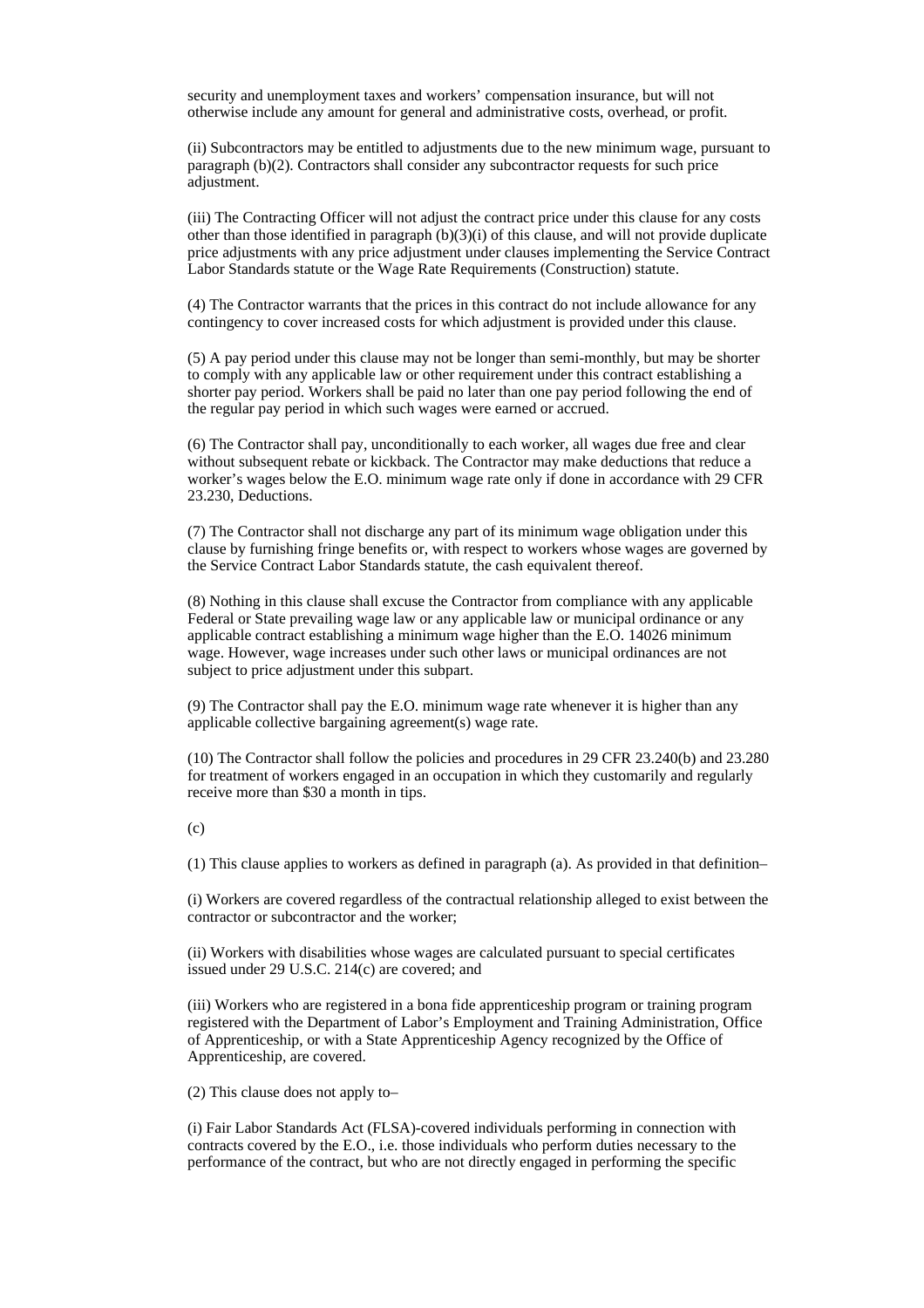work called for by the contract, and who spend less than 20 percent of their hours worked in a particular workweek performing in connection with such contracts;

(ii) Individuals exempted from the minimum wage requirements of the FLSA under 29 U.S.C. 213(a) and 214(a) and (b), unless otherwise covered by the Service Contract Labor Standards statute, or the Wage Rate Requirements (Construction) statute. These individuals include but are not limited to-

(A) Learners, apprentices, or messengers whose wages are calculated pursuant to special certificates issued under 29 U.S.C. 214(a) ;

(B) Students whose wages are calculated pursuant to special certificates issued under 29 U.S.C. 214(b) ; and

(C) Those employed in a bona fide executive, administrative, or professional capacity (29 U.S.C. 213(a)(1) and 29 CFR part 541).

(d) Notice. The Contractor shall notify all workers performing work on, or in connection with, this contract of the applicable E.O. minimum wage rate under this clause. With respect to workers covered by the Service Contract Labor Standards statute or the Wage Rate Requirements (Construction) statute, the Contractor may meet this requirement by posting, in a prominent and accessible place at the worksite, the applicable wage determination under those statutes. With respect to workers whose wages are governed by the FLSA, the Contractor shall post notice, utilizing the poster provided by the Administrator, which can be obtained at www.dol.gov/agencies/whd/government-contracts, in a prominent and accessible place at the worksite. Contractors that customarily post notices to workers electronically may post the notice electronically provided the electronic posting is displayed prominently on any Web site that is maintained by the contractor, whether external or internal, and customarily used for notices to workers about terms and conditions of employment.

(e) Payroll Records.

(1) The Contractor shall make and maintain records, for three years after completion of the work, containing the following information for each worker:

- (i) Name, address, and social security number;
- (ii) The worker's occupation(s) or classification(s);
- (iii) The rate or rates of wages paid;

(iv) The number of daily and weekly hours worked by each worker;

- (v) Any deductions made; and
- (vi) Total wages paid.

(2) The Contractor shall make records pursuant to paragraph  $(e)(1)$  of this clause available for inspection and transcription by authorized representatives of the Administrator. The Contractor shall also make such records available upon request of the Contracting Officer.

(3) The Contractor shall make a copy of the contract available, as applicable, for inspection or transcription by authorized representatives of the Administrator.

(4) Failure to comply with this paragraph (e) shall be a violation of 29 CFR 23.260 and this contract. Upon direction of the Administrator or upon the Contracting Officer's own action, payment shall be withheld until such time as the noncompliance is corrected.

(5) Nothing in this clause limits or otherwise modifies the Contractor's payroll and recordkeeping obligations, if any, under the Service Contract Labor Standards statute, the Wage Rate Requirements (Construction) statute, the Fair Labor Standards Act, or any other applicable law.